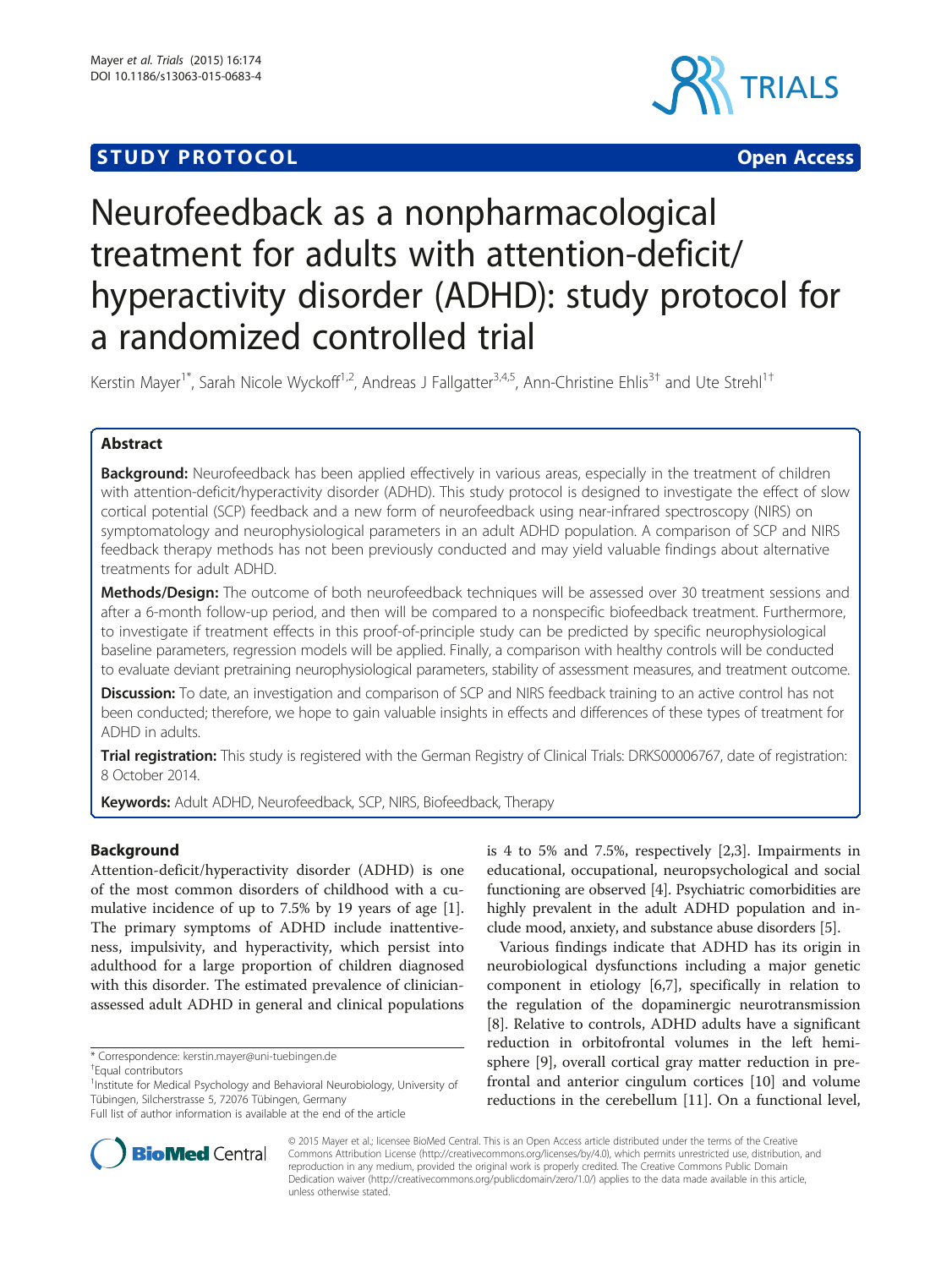a dysfunction of the prefrontal cortex (PFC) has been assumed to underlie many of the deficits observed in ADHD, with particular involvement of the dorsolateral prefrontal cortex (DLPFC) and cingulate areas (for example, [\[12](#page-11-0)]). Electroencephalography (EEG) studies comparing adult individuals with ADHD to healthy controls have identified a variety of brain activity patterns including increased theta/beta ratios [\[13,14\]](#page-11-0), increased theta and alpha activity [[15,](#page-11-0)[16\]](#page-12-0), and deviant activity in delta and beta frequencies [[17](#page-12-0)]. However, brain activity patterns seem to be dependent on the ADHD subtype [[18\]](#page-12-0). Event-related potentials (ERP) also differ between adult ADHD and healthy control populations, with adult ADHD patients showing enhanced N100 and N200 and decreased P300 activity [\[19,20](#page-12-0)] together with topographic differences in P100 and P200 [\[21\]](#page-12-0) and P300 [[22\]](#page-12-0). Additionally, altered error potentials indicate deficits in conflict monitoring [[23\]](#page-12-0). Rockstroh et al. [[24](#page-12-0)] observed impaired regulation of slow cortical potentials (SCP), a specific type of ERP in which slow direct current shifts reflect the excitation threshold of large cortical cell assemblies in children with attention problems. SCP shifts in the electrically negative direction reflect a reduction of the excitation threshold, whereas shifts in the electrical positive direction reflect an increase of the excitation threshold. These studies show the suitability of EEG/ERP recordings for measuring cortical dysregulation during resting and task conditions for participants with ADHD.

Looking at corresponding neuropsychological concepts, ADHD has repeatedly been associated with a disturbance of single or multiple executive functions such as selective and divided attention and working memory. Consequently, there have been various attempts to determine intermediate phenotype markers based on measures grounded in neuroscience [[25-27](#page-12-0)]. In spite of considerable differences between the various intermediate phenotype models, deficits in executive functioning have been demonstrated in most of them and have repeatedly been suggested to underlie the disease (for example, [[28\]](#page-12-0)). Specifically, deficits in working memory, response inhibition, and cognitive response control have been identified in both ADHD participants and their unaffected relatives, and have therefore been suggested as cognitive intermediate phenotypes of ADHD [\[25,29,30\]](#page-12-0).

A method optimally suited to assess the cortical aspect of these deficits is near-infrared spectroscopy (NIRS), an optical imaging method, which allows for noninvasive in vivo measurements of changes in the concentration of oxygenated (O2Hb) and deoxygenated (HHb) hemoglobin in brain tissue [\[31-33\]](#page-12-0). NIRS has repeatedly been crossvalidated using, for example, blood-oxygen-level dependent (BOLD) and arterial spin labeling-based functional magnetic resonance imaging (fMRI) [[34,35\]](#page-12-0), confirming the

physiological basis of the signal. In a NIRS study, poorer performance in a working memory task was observed for adult participants suffering from ADHD compared to healthy controls [[36](#page-12-0)]. The tendency for more omission errors during a 2-back task was also associated with significantly reduced prefrontal activation in the ADHD group compared to healthy controls. Using another executive control task, prefrontal deficits in adult ADHD participants were again observed, even when no overt performance differences occurred [[37](#page-12-0)]. These studies show the suitability of NIRS in measuring prefrontal control deficits during tasks of executive function in participants with ADHD.

In neurofeedback treatment, participants learn to regulate their own brain activity (for example, SCP, EEG oscillations,  $O<sub>2</sub>Hb$  concentration, *etcetera*) using online feedback. The training is based on an operant conditioning process in which only the desired brain activity is rewarded. As stated previously, Rockstroh et al. [[24](#page-12-0)] observed impaired regulation of SCP and reduced negativities in anticipation of a task in children with attentional problems. Helps et al. [\[38\]](#page-12-0) found that ADHD children exhibited decreased resting state very low frequency power (0.1 Hz) and attenuated power during rest-task transitions that varied significantly from healthy controls. Attenuation of power was negatively correlated with task performance, whereby participants who attenuated least made more errors, had greater variability, and slower reaction times (RT). These findings support the conceptualization of ADHD symptoms as impaired excitation threshold regulation, characterized by decreased cortical negativity. Therefore, it was hypothesized that training ADHD participants to augment negative SCP would increase the capacity to produce cortical activation necessary for concentration and cognitive tasks.

The use of SCP as a treatment parameter for children with ADHD has yielded significant reduction in ADHD symptoms, improved attention [[39-41](#page-12-0)], and has produced changes in ERP, most importantly for SCP feedback of the contingent negative variation (CNV) (for example, [\[40,42](#page-12-0)]). A recent study by Studer et al. [[43](#page-12-0)] with healthy adult participants found increased CNV amplitude after SCP feedback training. Examination of EEG during SCP-treatment indicated that children with ADHD are able to control SCPs and this skill was observed to be stable two years after the end of treatment [[44\]](#page-12-0). Therefore, one of the potential advantages of neurofeedback therapy over pharmacological treatment strategies might be the stability of improvements beyond the intervention period. As this has been shown to be an effective treatment for children, we would like to investigate whether SCP feedback is an efficient treatment for adult ADHD participants as well.

In recent years, some efforts have been made to extend neurofeedback applications from the electrophysiological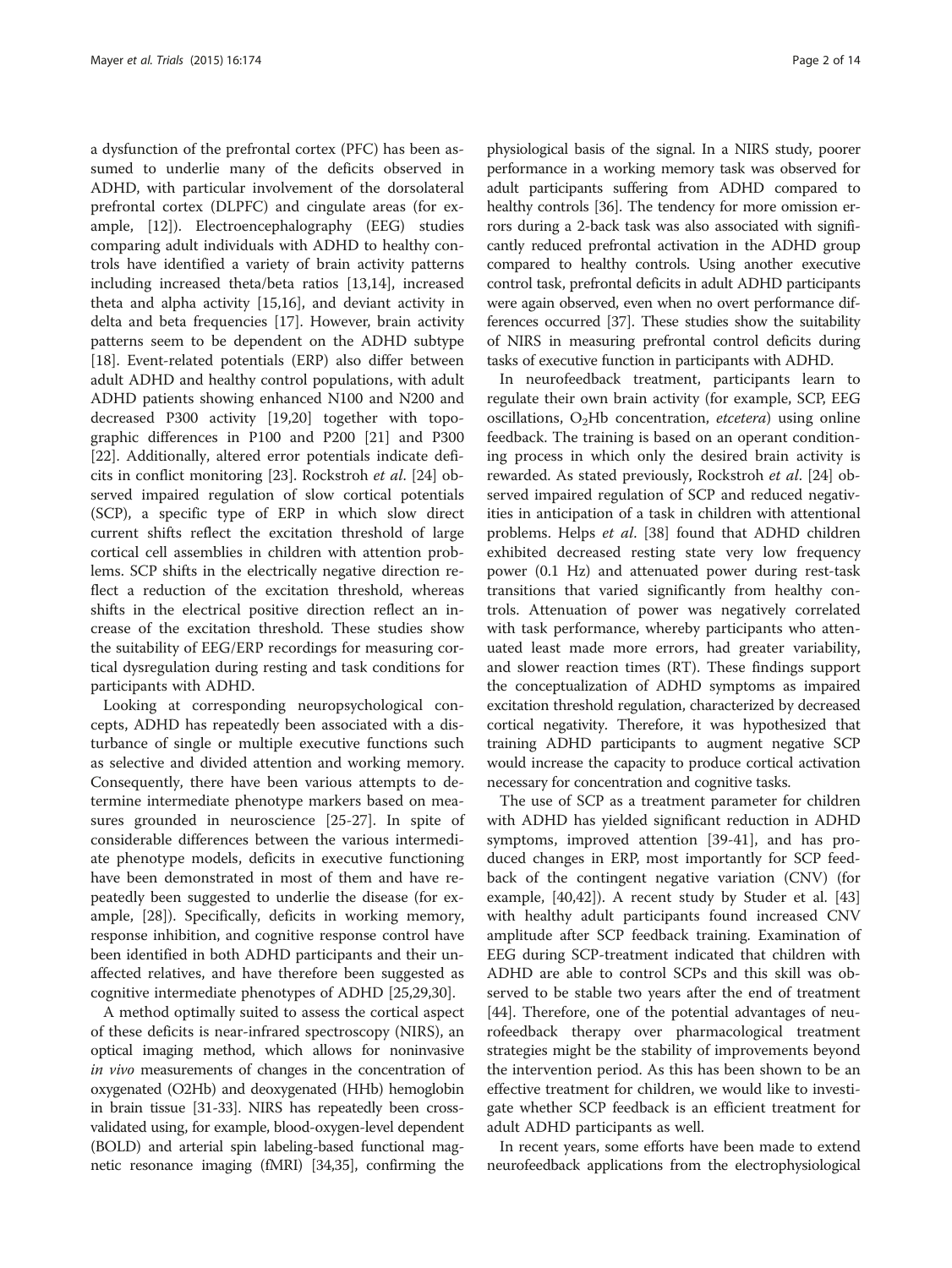to a broader neuroimaging domain. Functional imaging methods such as fMRI have the advantage of a superior spatial resolution (compared to EEG), theoretically allowing for neurofeedback training of circumscribed brain areas. Investigation of fMRI feedback has subsequently shown that healthy adult subjects are able to quickly learn to self-regulate brain activity on the basis of the BOLD signal [\[45-47\]](#page-12-0). As NIRS and fMRI both measure the regulation of the blood metabolism, we expect similar findings with NIRS feedback. As NIRS is relatively insensitive to motion artifacts and allows measurements to be performed in a natural, relaxed sitting position, it might provide an interesting alternative to fMRI for feedback training in psychiatric disorders such as ADHD. To date, only a few studies have attempted to use functional near-infrared spectroscopy (fNIRS) with a neurofeedback protocol [\[48\]](#page-12-0). In a pilot project, real-time feedback was provided to train subjects to increase their motor cortex activation using motor imagery. It was shown that the signal-to-noise ratio of the  $O<sub>2</sub>$ Hb signal increased significantly over the course of the feedback training within five sessions. In another study, 21 subjects performed motor imagery with relevant cortical feedback and sham feedback. Only in the "verum" feedback condition has greater activation of the contralateral premotor cortex been induced [[49](#page-12-0)].

Based on this preliminary work, we want to investigate the efficacy and long-term stability of fNIRS feedback in comparison with EEG feedback.

Additionally, neurophysiological predictors of treatment outcome will be investigated. Target parameters of the baseline NIRS and EEG assessments will be used as predictors in regression analyses. Based on previous findings regarding the prediction of treatment outcome via EEG markers of frontal lobe function in schizophrenic patients [[50\]](#page-12-0), we expect treatment effects to be particularly pronounced in participants with weak activation in the baseline frontal lobe assessments, especially for the NIRS feedback arm that is specifically focused on strengthening frontal lobe function. Regarding the EEG baseline data, mean relative theta and relative beta power as well as theta/beta ratios will be calculated for frontal and central regions of interest (ROI) during the eyes open and eyes closed resting state conditions. Additionally, P300 and CNV amplitudes and latencies will be calculated during neuropsychological assessment. Research indicates that adult ADHD participants possess elevated theta/beta ratios [[13](#page-11-0),[14](#page-11-0)], which have been found to discriminate ADHD participants from healthy control populations [\[51,52\]](#page-12-0). These ratios may have prognostic value for prediction of outcome after stimulant medication as well as after neurofeedback treatment [\[18](#page-12-0)]. Elevated theta/beta ratios are hypothesized to reflect task-related brain "activation" and serve as a discriminant of behavioral performance [\[53\]](#page-12-0). Dominant slow wave activity has been linked with reduced auditory oddball P300 activity [[54](#page-12-0)] and stimulant medication response [\[52\]](#page-12-0), while larger pretraining CNV activation has been linked with larger symptom reductions following SCP feedback [[55](#page-12-0)]. Therefore, we expect effects to be particularly pronounced in participants with elevated theta/beta ratios and decreased P300 amplitude but greater CNV negativity at baseline assessment.

# Methods/Design

In this proof-of-principle study, a total of 60 adult participants diagnosed with ADHD (combined, hyperactive, or inattentive type) are randomly blockwise assigned to SCP, NIRS, or electromyogram (EMG) feedback groups  $(n = 20$ each) stratified for age, sex, and educational level. This is the first study to investigate and compare the efficacy of these treatment modalities in an adult ADHD population.

Twenty healthy controls matched for age, sex, IQ, and pre- and post-treatment duration will be included in the neurophysiological assessments for pre- and post-treatment measurement in order to establish "expected" activation patterns and allow for a more thorough interpretation of changes following the neurofeedback treatment. The study objectives are as follows:

- 1. Assess whether there are physiological differences (EEG and ERP) in ADHD participants compared to healthy controls.
- 2. Assess whether adult participants are able to demonstrate learning of cortical self-regulation.
- 3. Assess whether treatment leads to an improvement in cognition (that is, attention and working memory) and behavior (that is, restlessness and impulsivity), and changes in specific EEG or NIRS parameters.
- 4. Assess whether specific methods and protocols are more efficacious in changing behavioral, cognitive, and EEG and NIRS outcome variables.
- 5. Assess whether changes are stable at the 6-month follow-up.
- 6. Assess whether specific methods and protocols differ in the stability of cortical self-regulation and clinical effects at the 6-month follow-up.
- 7. Assess whether the efficiency of the different training protocols differs depending on individual neurocognitive baseline parameters (for example, frontal lobe activation during neuropsychological assessments; baseline CNV etc.).

#### Study flow

At baseline/pre-treatment, participants are screened and diagnosed with ADHD, assessed with a battery of neuropsychological questionnaires for evaluation of cognitive and behavioral outcome variables, and evaluated using a 22-channel NeXus-32 (Mind Media B.V. with Biotrace<sup>+</sup> Software, Herten, The Netherlands) continuous EEG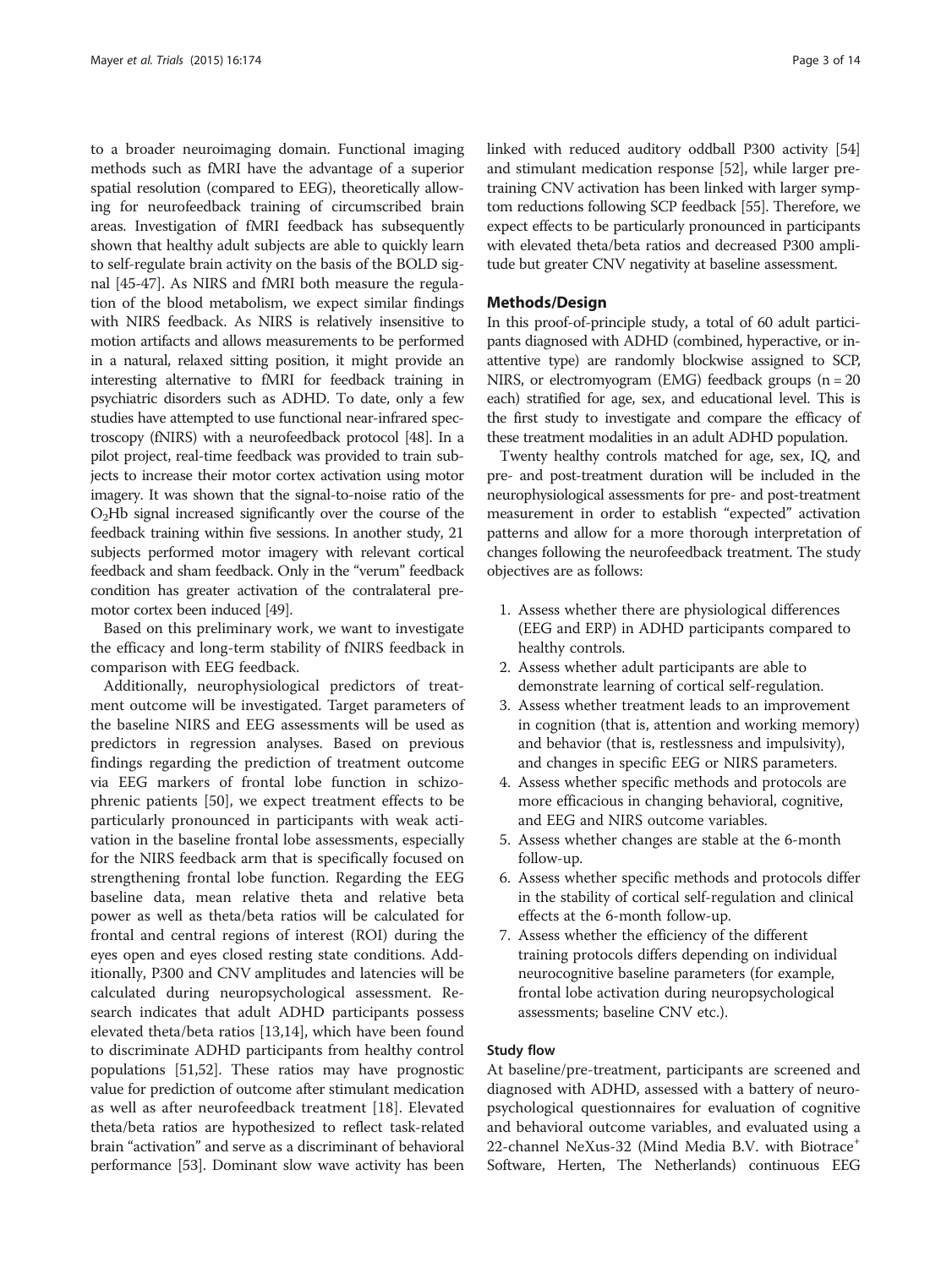recording (eyes closed, eyes open, auditory oddball, and auditory Go/NoGo task). Moreover, concentration changes of O2Hb and HHb during three executive functioning tasks (working memory, Go/NoGo, and word fluency) are measured by a 52-channel continuous wave NIRS-system (ETG-4000, Hitachi Medical Co., Tokyo, Japan). At midtreatment (that is, after 15 sessions), post-treatment (after 30 sessions), and 6-month follow-up, the neuropsychological assessments are repeated.

Healthy controls  $(n = 20)$  undergo the EEG/NIRS assessment for the pre- and post-treatment measurement points. See Figure 1 for an illustrated overview of the study flow.

# Participants and recruitment

Participants of the ADHD group, as well as the healthy control group, are being recruited from the University of

Tübingen student population, and non-student adults are being recruited through university mailing lists and by flyer. We are including all occupations and academic levels to have a diverse sample. The initial screening is conducted via phone and questionnaires are being mailed to check for the inclusion criteria. With the mailed questionnaires, potential participants also receive detailed information material and the informed consent form. The ADHD diagnostic assessment is scheduled if inclusion criteria are met. The control participants are being selected for age and sex and are included after the IQ test reveals them as a match for a patient.

# Ethics and written consent

This study (DRKS00006767) was approved by the local Ethics Committee (Ethics Committee for the Medical

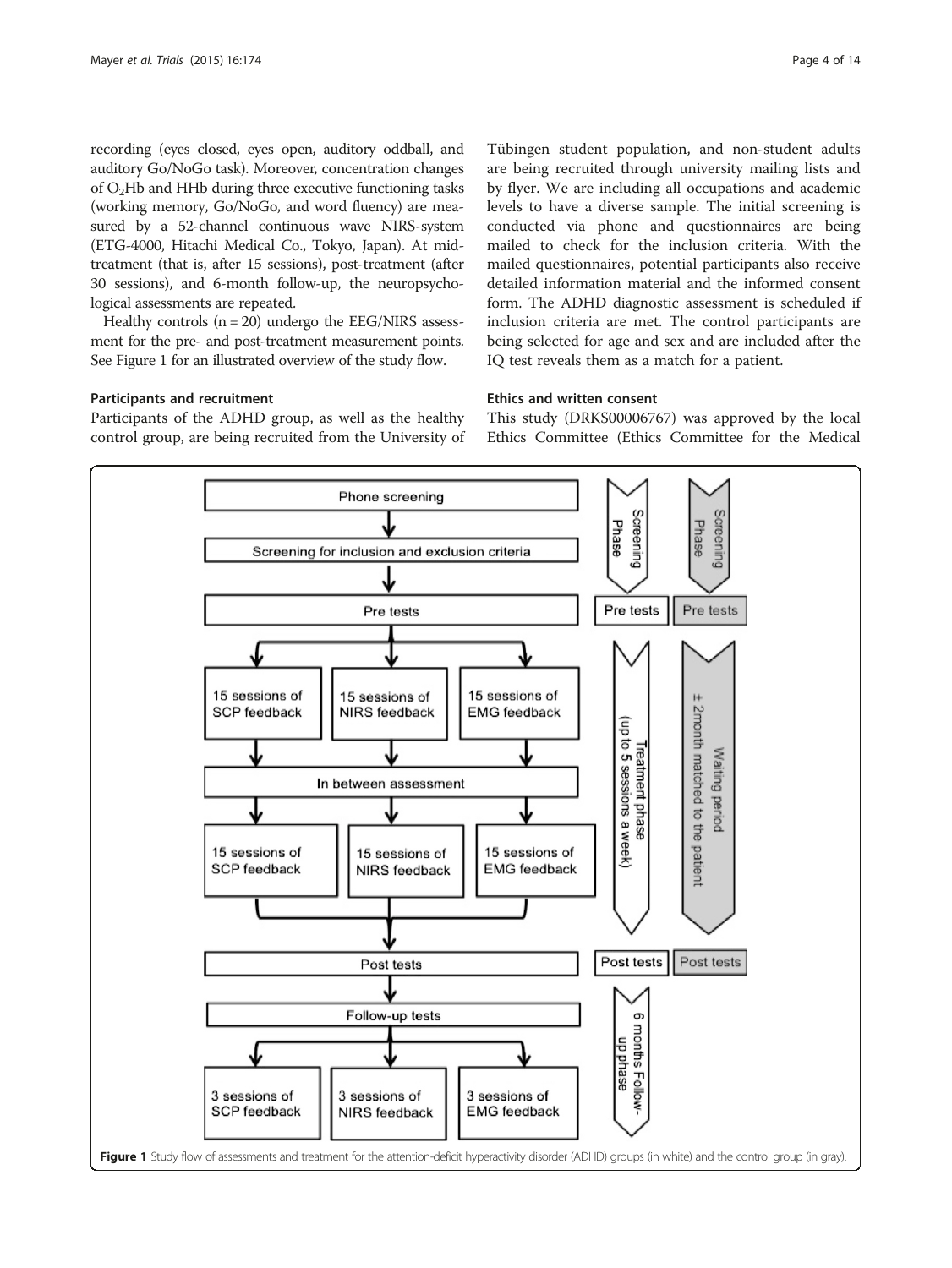<span id="page-4-0"></span>Department, University of Tübingen, Germany, Ethics votum number: 434/2010B01; Date 15 October 2012) according to the Declaration of Helsinki. Before entering the study, participants are informed about the study objectives, study design, and potential risks by one of the main investigators and are given this information in writing. Written consent is obtained from all participants.

Study-related information and informed consent is administered by the investigator(s) to ensure that participant questions and concerns are addressed. Participants receive the following information designed to educate him/her extensively on the subject of the investigation: information regarding the overall study; information on the goals, methods, and procedures of the study; and the end of the study plan. Participants are informed that they have the right to discontinue their participation at any time without giving a specific reason and without penalty.

# Inclusion and exclusion criteria

Participants include adults 18 years and older who meet the following inclusion criteria (please see "Assessments" section below for an explanation of all abbreviations):

- 1. Attention Deficit Disorder inattentive type or hyperactive type or combined type according to DSM-IV criteria (ADHS-SB ≥18; WURS-K ≥30; WRI = adult ADHD).
- 2. No additional serious physical, neurological, or psychiatric disorders with the exception of moderate depression (BDI-II score <28) and personality disorders, however, antisocial (SCID-II) or borderline personality disorders (BSL-23 ≤ 47) were excluded.
- 3. Full scale IQ >80.

Participants are excluded based on the following:

- 1. Self-reported diagnosis of the following current symptoms: Serious physical illness or chronic diseases such as lung disease, heart disease, diabetes, hypertension, and rheumatic diseases; neurological disorders including Parkinson's disease, stroke, multiple sclerosis and epilepsy; or indicated psychiatric disorders including bipolar disorder, psychosis, obsessive-compulsive disorder, chronic tics, Tourette syndrome, and suicidal behavior.
- 2. Previous participation in another neurofeedback study.

| <b>Visit</b>          | Screening   | Pre-test    |             |             | Treatment phase 1 In between test Treatment phase 2 | Post-test   | FU test     | FU treatment |
|-----------------------|-------------|-------------|-------------|-------------|-----------------------------------------------------|-------------|-------------|--------------|
| Assessment            |             |             |             |             |                                                     |             |             |              |
| ADHD-SB               | $\times$    |             |             | $\mathsf X$ |                                                     | Χ           | $\mathsf X$ |              |
| $BDI-II$              | X           |             |             | $\mathsf X$ |                                                     | $\mathsf X$ | X           |              |
| BSL-23                | $\mathsf X$ |             |             | $\mathsf X$ |                                                     | $\mathsf X$ | $\mathsf X$ |              |
| STAI                  | $\mathsf X$ |             |             | $\mathsf X$ |                                                     | $\mathsf X$ | $\mathsf X$ |              |
| $CFT-20-R$            | Χ           |             |             |             |                                                     | $\mathsf X$ |             |              |
| $d2-R$                | Χ           |             |             |             |                                                     | $\mathsf X$ |             |              |
| WRI                   | $\mathsf X$ |             |             |             |                                                     | $\mathsf X$ | $\mathsf X$ |              |
| SCID                  | Χ           |             |             |             |                                                     |             |             |              |
| FERT                  |             |             | $\mathsf X$ |             | $\mathsf X$                                         |             |             | $\mathsf X$  |
| Checklist             |             |             | $\mathsf X$ |             | $\mathsf X$                                         |             |             | $\mathsf X$  |
| WURS-K                | $\mathsf X$ |             |             |             |                                                     |             |             |              |
| Sleep Q               |             | $\mathsf X$ |             | $\mathsf X$ |                                                     | $\mathsf X$ | Χ           |              |
| PANAS EHI             | $\times$    | X           |             | $\mathsf X$ |                                                     | $\mathsf X$ | $\mathsf X$ |              |
| PPI                   | Χ           |             |             |             |                                                     |             |             |              |
| FEA-FFB               | Χ           |             |             |             |                                                     |             |             |              |
| FEA-AFB               | $\times$    |             |             | $\mathsf X$ |                                                     | $\mathsf X$ | $\mathsf X$ |              |
| Medical Q             | $\mathsf X$ |             |             |             |                                                     |             |             |              |
| $\mathsf{EEG}\xspace$ |             | $\mathsf X$ |             | Χ           |                                                     | $\mathsf X$ | $\mathsf X$ |              |
| <b>NIRS</b>           |             | $\mathsf X$ |             | $\mathsf X$ |                                                     | $\mathsf X$ | $\mathsf X$ |              |

Table 1 List of all assessments and their respective time of acquisition

ADHD-SB, ADHS-Selbstbeurteilungsskala (German ADHD self-rating scale); BDI-II, Beck's Depression Inventory; BSL-23, Borderline Symptom List; STAI, State Trait Anxiety Inventory; CFT-20-R, Culture Fair Test-20 Revised; d2-R, Test of Attention; FEA-FFB and FEA-AFB, Fragebogen zur Erfassung von ADHS im Erwachsenenalter, frühere/aktuelle Probleme - Fremdbeurteilung (German ADHD third-party rating scale); FERT, Fragebogen zur Erfassung relevanter Therapiebedingungen (German therapy effect rating scale); FU, Follw-up; SCID, Structured Clinical Interview for DSM-IV Disorders; WRI, Wender-Reimherr Interview; WURS-K, Wender Utah Rating Scale; PANAS, Positive Affect Negative Affect Schedule; EHI, Edinburgh Handedness Inventory; PPI, Psychopathic Personality Inventory; Q, questionnaire; EEG, electroencephalography; NIRS, near-infrared spectroscopy.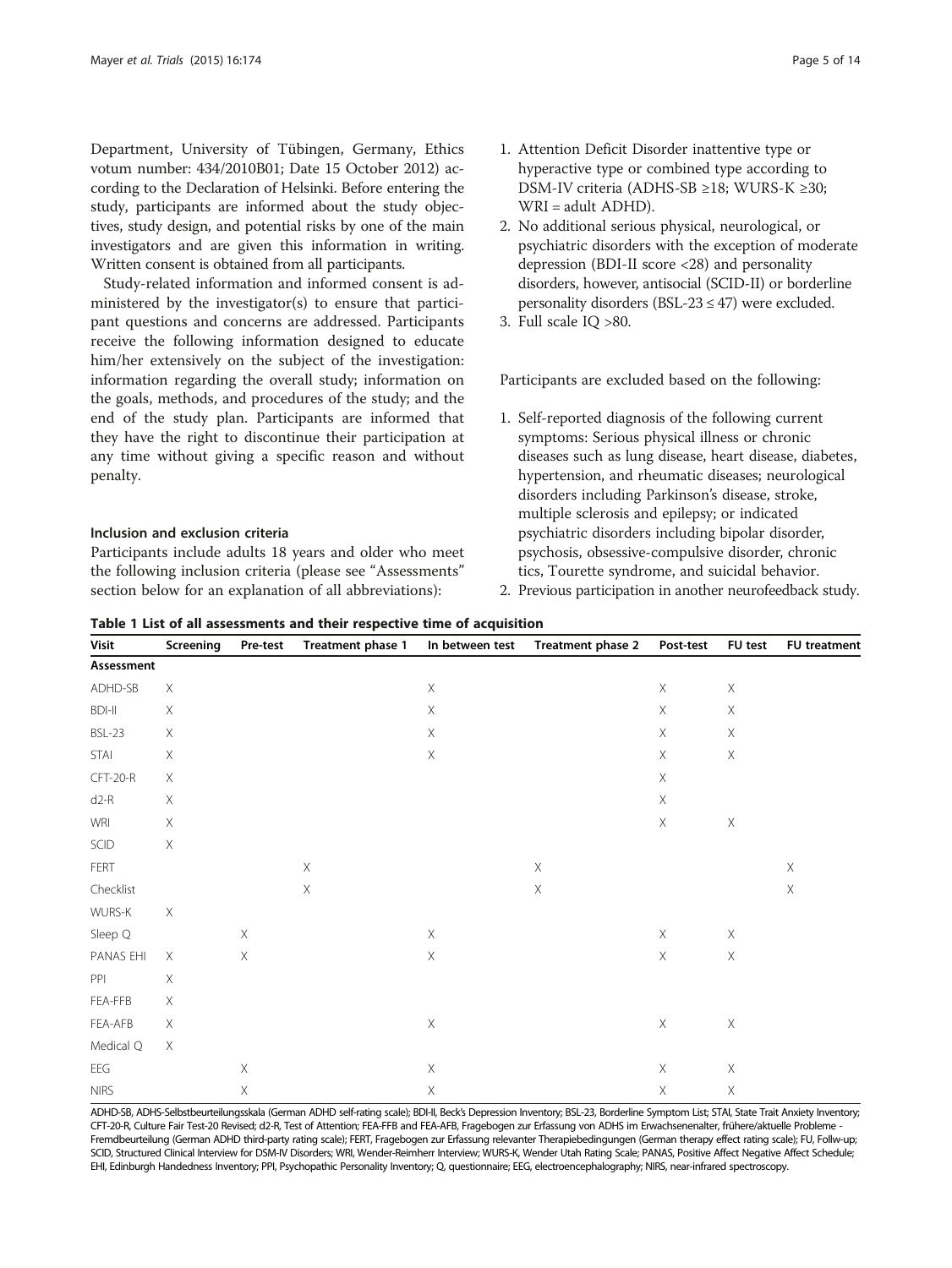The initial screening is conducted via phone and questionnaires are mailed to check for the inclusion criteria. The ADHD diagnostic assessment (see Table [1](#page-4-0)) will be scheduled if inclusion criteria are met. If the participants are on medications such as any short-acting stimulants, they are asked not to take them for at least 24 h prior to each assessment. For the neurofeedback treatment period, they may take their medication but on a stable dose. We do not stratify randomization for medication as we expect the usage to be very diverse.

#### Interventions

#### Slow cortical potential feedback

SCP feedback is conducted with the THERAPRAX (neuroConn GmbH, Ilmenau, Germany). The feedback protocol was developed by researchers at the Institute for Medical Psychology and Behavioral Neurobiology and has been used for many years in a variety of studies [[56](#page-12-0)]. SCP are recorded at Cz referenced against mastoid A1 with a ground electrode on mastoid A2. Each SCP session consists of four runs of 40 trials, with each trial lasting 8 s and consisting of three phases: a baseline phase (seconds 0 to 2), an active phase (seconds 2 to 10), and a reinforcement phase (seconds 10 to 12) (See Figure 2). At the end of the baseline phase, participants are cued by a triangle directed to the top of the screen to "activate" their brain and by a triangle directed to the bottom of the screen to "deactivate" their brain. "Activation" in the SCP group means to produce an SCP shift in the electrically negative direction. "Deactivation" means to produce an SCP shift in the electrically positive direction. In all sessions, trials with required activation and deactivation will be randomly distributed and make up 50% of all trials.

Participants are trained one to three times per week (maximum of five times per week) for a total of 30 sessions. Each session lasts about an hour, including the preparation time and is divided into four 8-min blocks. To generalize newly acquired regulation skills to everyday life situations, the third block in each session serves as "transfer block" in which no visual feedback is presented during the active feedback phase of each trial. The level of success is indicated with the visual reward system only. Participants are instructed to use their self-

regulation in everyday life situations. After the 15th session, participants are provided with a  $15 \times 5$  inch picture of the neurofeedback screen as a memory aid as well as a CD playing a video of the transfer trials without feedback to help the transfer to daily life.

#### Near-infrared spectroscopy feedback

The extent of prefrontal activation in terms of changes in  $O<sub>2</sub>$ Hb concentration is displayed online on a computer screen. Based on previous fMRI feedback protocols and the SCP-feedback screen described above, participants are instructed via visual commands (triangle on the screen) to regulate PFC activity up ("activation period") or down ("deactivation period"). During the activation period, upregulation of PFC activity is operationalized as an increase in the concentration of  $O_2Hb$  within a predefined region of interest (NIRS channels covering left and right lateral prefrontal areas). During the deactivation period, on the other hand, participants should achieve a decrease in  $O<sub>2</sub>Hb$  concentration within the same target region. Functionally, such a decrease in prefrontal oxygenation below baseline levels will probably be associated with an increased blood supply in other parts of the brain, for example, visual association areas or parts of the default network. In between each "active" period (activation versus deactivation), rest trials ensure a return of hemodynamic activation to baseline levels. One session consists of a total of 24 activation periods (30 s each), separated by 30-s resting periods. Also in accordance with the SCP feedback protocol (see above), the ratio of "activation" to "deactivation periods" is 50/50 over the course of all sessions. Moreover, a block of eight "transfer trials" will be included after the first block of 12 activation trials. Participants will be trained one to three times per week for a total of 30 sessions. Each session lasts about 40 minutes, including preparation time.

#### Electromyogram feedback

For the EMG feedback, an EMG biofeedback application is used based on the protocol being already used in the above-mentioned clinical study "Neurofeedback in children with ADHD" (Ho 2503 4/1) [\[57](#page-12-0)]. EMG electrodes

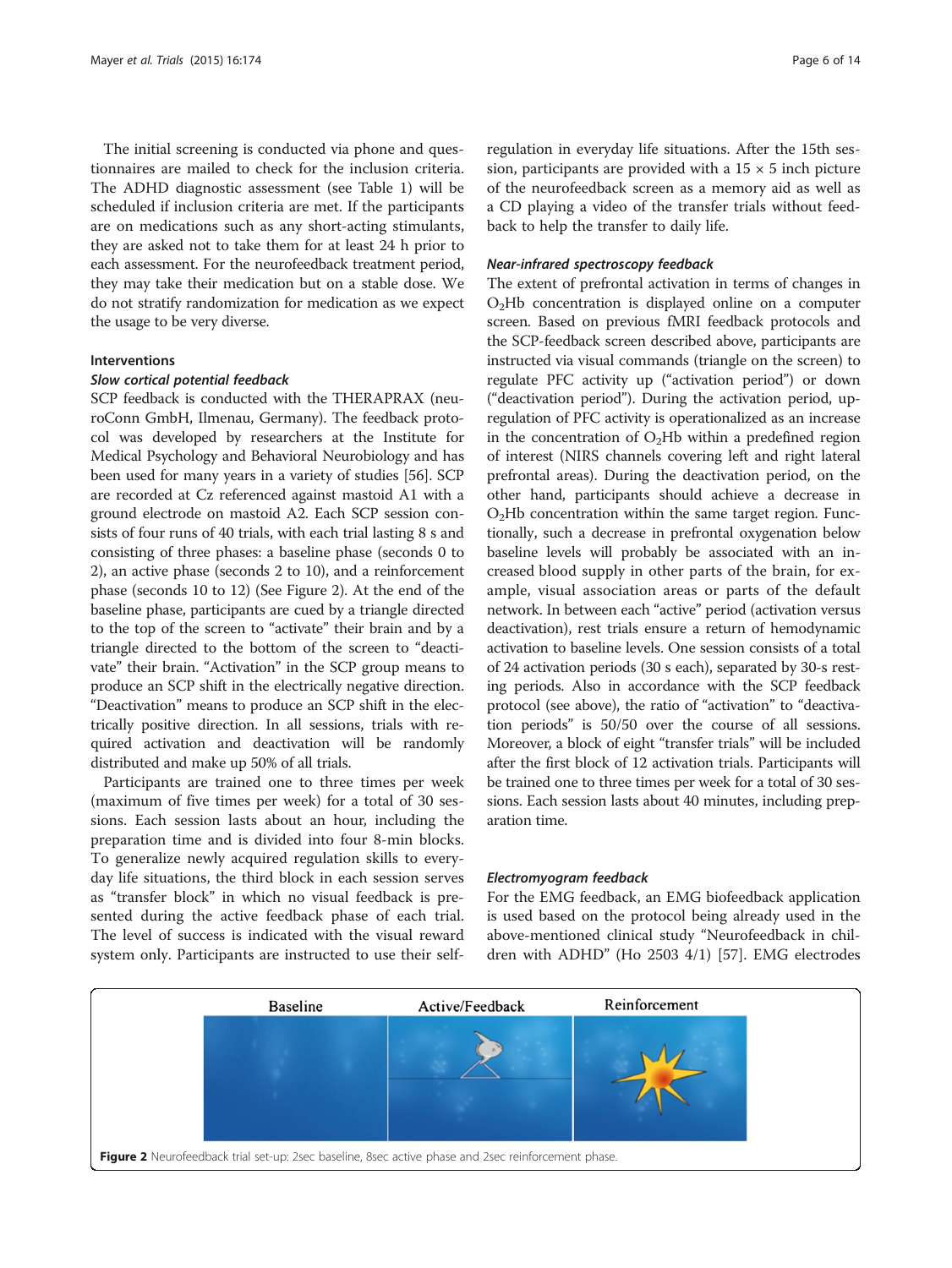are placed over the right and left musculus supraspinatus. In addition, EEG electrodes are placed onto the scalp to imitate an EEG or NIRS recording. The relation between relaxation on the left and tension of the right muscle is used as the feedback signal when participants are asked to regulate the signal up. To regulate it down, the left muscle has to become tense while the right has to be relaxed. Trial length, visual output, transfer trials and overall duration resemble the SCP neurofeedback as described above as closely as possible.

Preliminary data from the multicenter controlled randomized study for children with ADHD [\[57\]](#page-12-0) show superior outcome for SCP compared to EMG. In another pilot study, children with ADHD underwent NIRS feedback with comparable outcome after 12 sessions to SCP feedback [\[58](#page-12-0)]. This is the first study to investigate adults, and we use an identical design to rule out nonspecific effects. We compare two neurofeedback techniques (control of metabolic and electrophysiological parameters) in their effectiveness. In a second step we try to rule out nonspecific effects by using a placebo-controlled training (EMG). Expectancy effects are assessed with a questionnaire (FERT - see below) and will be included in the analysis.

# Control group

The healthy controls undergo only part of the diagnostic procedure, including the ADHD-SB, BDI, STAI, EHI, BSL, d2, CFT-20-R (see section below for explanation), demographic and medical history questionnaires, and the EEG and NIRS assessment. The controls are assessed at two time points but do not receive any treatment in between. The first measurement is being performed directly after the recruitment and screening procedure. The time between the first and the second measurement is dependent on the amount of time it takes the matched patient to complete treatment (+/− two months).

# Randomization and blinding

The randomization is conducted in two steps: first a blockwise randomization, and second a pairwise randomization for age, sex and IQ. We determined a grouping order  $(EEG = 1; NIRS = 2; and EMG = 3).$  If the participant does not fit into group 1, he/she is matched to group 2 and if not group 2, then group 3. For the next participant, the matching process starts in group 2 and so forth.

The participants are not blinded to the treatment condition, as it is easier to achieve physiological self-control knowing which parameter has to be controlled. Further, blinding was not possible, due to the different feedback methods that made it obvious which treatment was being applied and received (for example, NIRS vs. EEG measurement setup). The different methods are used in different labs and with different technical requirements,

and therefore, neither blinding of participants nor blinding of assessors was possible.

# Assessments

# Psychometric assessments

Medical history questionnaire (screening) Participants are asked to indicate the following: sex; age; handedness; years of education; occupation; previous episodes of head injury with loss of consciousness; current medication and dosage history; other substances currently being taken; prior experience with EEG/NIRS; for female participants, pregnancy and oral contraceptive information. This questionnaire is used to identify inclusion and exclusion criteria.

ADHS-Selbstbeurteilungsskala (ADHS-SB; screening and evaluation of outcome) The ADHS-SB is a 22 item sub-scale questionnaire of the "Homburger ADHS-Skalen für Erwachsene" (HASE, [[59\]](#page-12-0)). The self-report questionnaire assesses the current ADHD symptoms (according to the 18 diagnostic criteria for ADHD listed in the DSM-IV and ICD-10-R) on a 0 to 3 Likert-Scale. This questionnaire is used to identify inclusion criteria and treatment effects on ADHD symptoms over time.

Beck's Depression Inventory (BDI-II) The BDI-II is a 10-minute self-reported questionnaire assessing depression symptoms during the previous two weeks [\[60](#page-12-0)]. This questionnaire is used to determine inclusion and treatment effects on comorbid symptoms of depression over time.

Borderline Symptom Liste - Kurzform (BSL-23) The BSL-23 is a 23-item self-report questionnaire used to assess borderline personality disorder symptoms on a 0 to 4 Likert-Scale [[61\]](#page-12-0). This questionnaire is used to determine inclusion and treatment effects on comorbid symptoms of borderline over time.

Culture Fair Test-20 Revised (CFT-20-R; screening and follow-up) The CFT-20-R is a nonverbal intelligence test [[62\]](#page-13-0). This test is used to determine inclusion and treatment effects over time.

Edinburgh Handedness Inventory (EHI; screening) The Edinburgh Handedness Inventory is a self-rated questionnaire that assesses right or left hand dominance for ten activities [\[63\]](#page-13-0). This inventory is used for assessments.

Fragebogen zur Erfassung von ADHS im Erwachsenenalter, aktuelle Probleme/frühere Probleme - Fremdbeurteilung (FEA-AFB, FEA-FFB; screening and evaluation of outcome) The FEA-AFB and FEA-FFB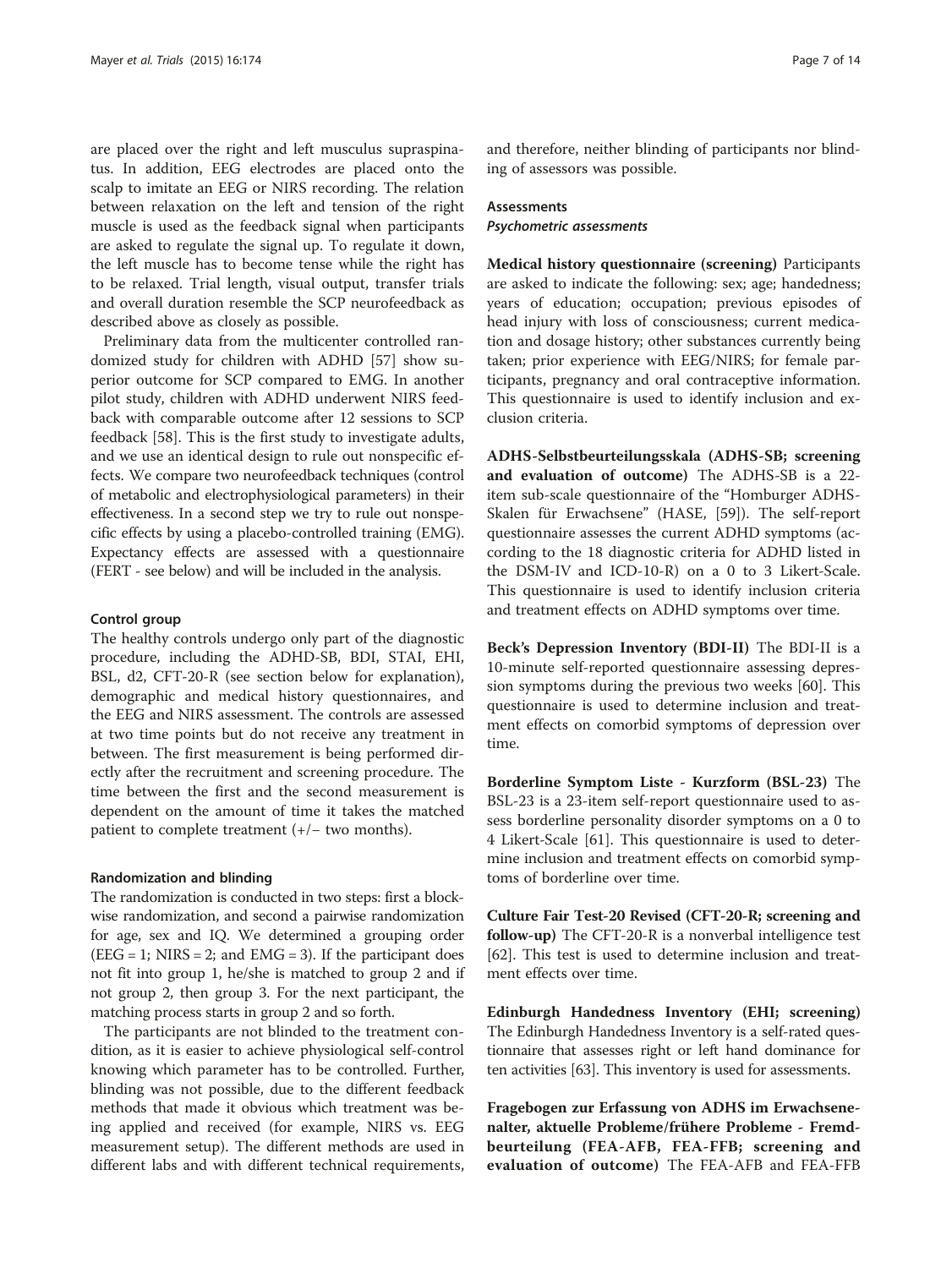are third-party questionnaires designed to evaluate current (FEA-AFB) as well as childhood (FEA-FFB) ADHD-related problems and symptoms for adult participants completed by a spouse, family member, close friend or employer [\[64](#page-13-0)]. These questionnaires are used to determine inclusion and treatment effects on third-party rated ADHD symptoms over time.

Fragebogen zur Erfassung relevanter Therapiebedingungen (FERT; evaluation of outcome) The FERT is a self-rated questionnaire to assess relevant treatment conditions, patient expectations, and patient-therapist interactions [\[65\]](#page-13-0). This questionnaire is used to assess treatment expectation as a nonspecific variable.

Structured Clinical Interview for DSM-IV Disorders (SCID-I; SCID-II; screening) The SCID is a semistructured interview for the assessment of DSM-IV disorders [[66\]](#page-13-0). This interview is used for inclusion and exclusion criteria.

Test d2- Revision Aufmerksamkeits- und Konzentrationsstest (d2-R; screening and evaluation of outcome) The d2-R is a 10-minute assessment in which participants cross out the target letter from a series of similar letters [\[67](#page-13-0)]. The total number of items processed minus errors indicates combined speed and accuracy scores for attentional and inhibitory control. This test is used to assess attention in comparison with healthy controls and for treatment effects over time.

Wender-Reimherr Interview (WRI; screening and evaluation of outcome) The WRI is the structured interview of the sub-scale of the HASE [[59\]](#page-12-0). The interview investigates psychopathological characteristics of adult ADHD. Responses are rated on a 0 to 2 Likert-Scale. This interview is used to determine inclusion and treatment effects on third-party rated ADHD symptoms over time.

Wender Utah Rating Scale-Kurzform (WURS-K; screening) The WURS-K is a 25-item sub-scale questionnaire of the HASE [[59\]](#page-12-0). The questionnaire establishes a retrospective diagnosis of childhood ADHD symptoms for adult ADHD evaluation using a 0 to 4 Likert scale. This questionnaire is used to identify inclusion criteria.

Psychopathic Personality Inventory (PPI) The PPI-R is a 26-item self-report measure of emotional detachment using a 1 to 4 Likert-Scale [[68\]](#page-13-0). This inventory is used to identify inclusion criteria.

Schlaffragebogen A The "Schlaffragebogen A" is a 23 item self-rated questionnaire that assesses sleep quality and behavior for the previous night of sleep [\[69\]](#page-13-0). This questionnaire is used to assess the quality of sleep before the EEG measurements.

State-Trait Anxiety Inventory (STAI) The STAI is a self-rated 40-item questionnaire about temporary and long-term anxiety with a range of four possible responses to each [[70\]](#page-13-0). This questionnaire is used to identify inclusion criteria and treatment effects on comorbid symptoms of anxiety over time.

Change of living conditions checklist Every fifth feedback session, the participants fill in a general checklist about living conditions including changes in sleep, mood, coffee, nicotine or drug intake and any major changes in their lives. This checklist is to identify any major changes over the course of training that might lead to nonspecific treatment effects.

#### Neurophysiological parameters

All neurophysiological parameters are assessed for comparison to the healthy control group and to assess changes over the course of treatment.

Quantitative EEG (QEEG) data are collected using 22 EEG channels positioned according to the international 10–20 system. Two channels of the NeXus-32 (Mind Media B.V. with Biotrace<sup>+</sup> Software, Herten, The Netherlands) will be dedicated to detecting horizontal eye movements and are attached 1.5 cm lateral to the outer canthus of each eye. Two additional electrodes will be used to detect vertical eye movements and are attached 3 mm above the middle of the left eyebrow and 1.5 cm below the middle of the left lower eyelid. Study tasks include an assessment of eyes closed and eyes open resting state, auditory oddball, and auditory Go-NoGo task. The resting state assessment will consist of an 8 min alternating eye open (1 min)/eyes closed (1 min) asymmetry task, 15-min eyes-closed recording, directly followed by a 5-min eyes-open recording. We will analyze absolute and relative power for the delta (1.5- 3.5 Hz), theta (3.5-7.5 Hz), alpha (7.5-12.5 Hz), and beta (12.5-25 Hz) frequency bands and calculate asymmetry, coherence, alpha peak frequency, EEG phenotype, and EEG vigilance stage changes. The variables will be used to assess differences between the adult ADHD and health control participants at baseline, as well as the pre- and post-training effects in the ADHD participants.

# Auditory P300 task (Go/NoGo-oddball task)

An auditory oddball task with three different tones (see [[71\]](#page-13-0)) is used to elicit P3a and P3b components to investigate inter alia attentional resources for stimulus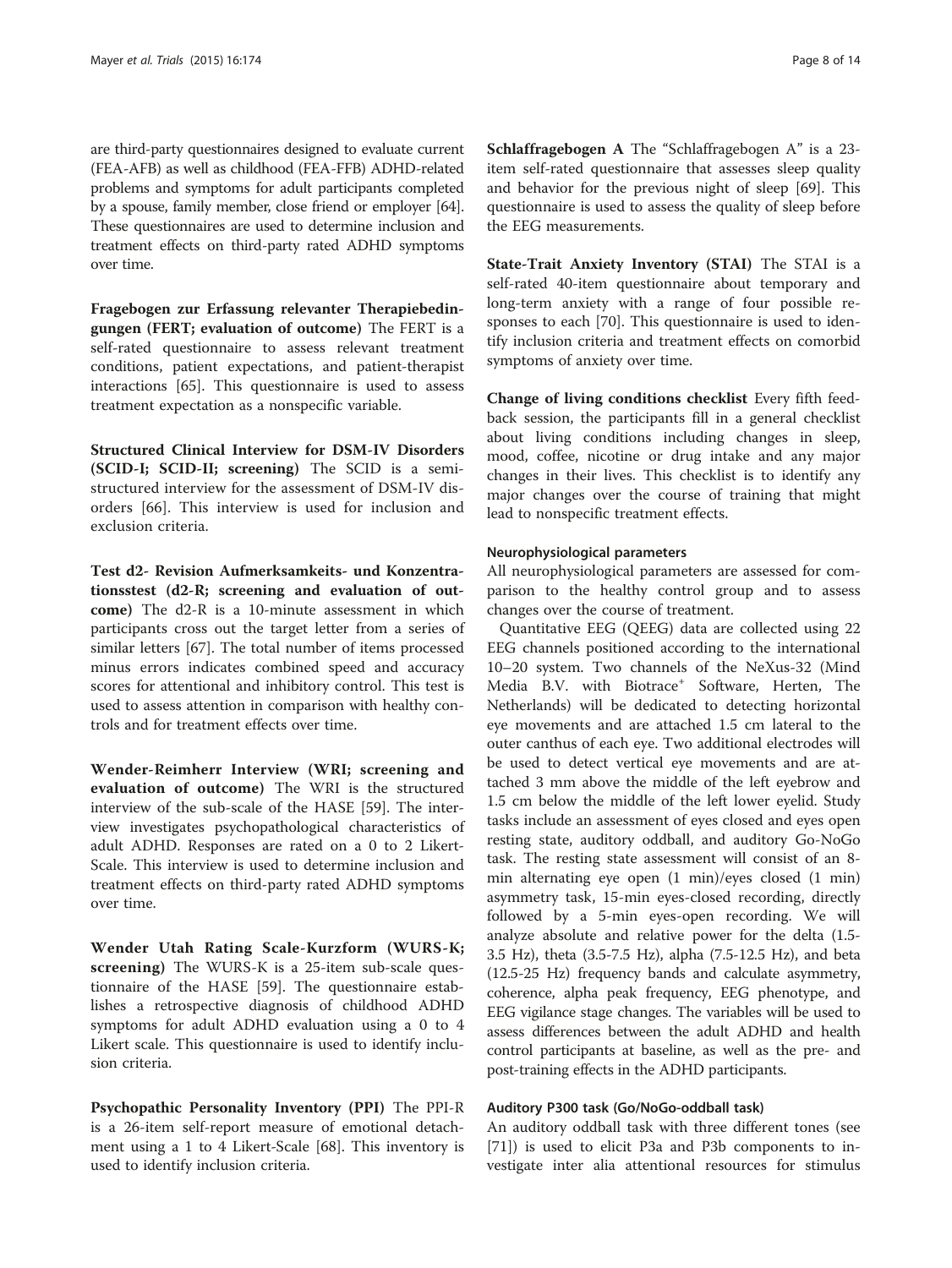evaluation. Participants have to press a response button whenever they hear the previously defined target tone  $(N = 60, 1500 Hz)$  in a 10.5-min paradigm with additional standard tone  $(N = 359, 1000 \text{ Hz})$  and a less frequent distractor tone  $(N = 60$ , white noise). The three stimuli are presented in a pseudo-randomized order (presentation time: 50 ms; interstimulus-interval: 1300 ms). P300 amplitude and latency over central, frontal and parietal electrodes will be calculated, as well as RT, RT variability and error rates.

# Auditory P300 task (oddball task)

An auditory oddball task with two different tones is used to elicit the P300 component. Participants have to silently count the deviant tone with their eyes closed. An 8.5 min paradigm with standard tone ( $N = 150$ , 1000 Hz) and a deviant tone  $(N = 49, 1500 \text{ Hz})$  will be used. The two stimuli are presented in a pseudo-randomized order (presentation time: 50 ms; interstimulus-interval: 1300 ms). At the end of the paradigm, the experimenter asks for the count and takes note. P300 amplitude and latency over central, frontal and parietal electrodes will be calculated.

#### Auditory Go/NoGo task

An auditory Go/NoGo task with three different tones is used to assess cognitive preparation, attention, and impulsivity by instructing participants to press a response button whenever they hear a previously defined target stimulus ( $S2<sub>target</sub>$ , N = 50, 2000 Hz) that follows a warning stimulus (S1,  $N = 200$ , 500 Hz) at a variable presentation interval within a 14-min paradigm. All three stimuli are presented in S1-S2 or S1-S2<sub>target</sub> segments. Each tone is presented for 50 ms; the duration of each segment lasts 1800 ms. The segments are presented in a pseudorandomized order with an interstimulus-interval of 2000 to 2400 ms. The CNV amplitude over central and frontal electrodes will be calculated as well as the RT, RT variability and error rate.

#### Measures of peripheral physiology

Electrocardiogram (ECG), skin conductance level (SCL) and respiration measures are simultaneously and continuously recorded using the Nexus 32 system (Mind Media B. V., Herten, The Netherlands). ECG electrodes are placed on the participants' chest (reference/ground below right and left clavicle and the active electrode below left-side ribcage) and used to assess heart rate and heart rate variability measures. A Velcro-elastic respiration band is placed around the participants' waist or chest, based on comfort and signal quality. Finally, the SCL sensors are fixed to the participants' nondominant hand with Velcro-sensors. The peripheral data from heart rate, respiration and SCL will be used to assess the peripheral arousal during active (ERP tasks) and resting (eyes open/eyes closed) conditions.

#### NIRS acquisition

Functional near-infrared spectroscopy (fNIRS) is conducted with the ETG-4000 Optical Topography System (Hitachi Medical Co., Tokyo, Japan), a continuous wave system working with two different wavelengths  $(695 \pm 20)$ and  $830 \pm 20$  nm) and a temporal resolution of 10 Hz. Relative changes of absorbed near-infrared light are transformed into concentration changes of  $O<sub>2</sub>Hb$  and HHb by means of a modified Beer-Lambert law. Two optode sets (each consisting of eight emitters and seven detectors; interoptode distance: 30 mm) are placed over left and right prefrontal regions (6 x 12 cm each). They are orientated according to the standard EEG positions F3, T3 and F4, and T4 [\[72,73](#page-13-0)].

#### Working memory task (n-back task)

A letter *n*-back task (see, for example,  $[36]$  $[36]$ ) with three different conditions is used to investigate functions of working memory (WM). In the 0-back condition (marginal WM load), participants have to press a response button whenever a previously defined target letter appears in a stream of different letters. In the 1-back condition (low WM load), participants have to press the response button whenever the letter appearing on the computer screen is identical to the preceding letter. In the 2-back condition (high WM load), participants have to press the response button whenever the current letter is identical to the letter presented two trials before. These three conditions are performed alternately in a blockwise fashion, separated by 30-s resting segments during which participants are instructed to sit still and relax. Letters are presented in pseudo-randomized order with a presentation time of 300 ms and an interstimulusinterval of 1700 ms, resulting in 30-s task segments. Each of the three task conditions is conducted three times; that is, participants perform nine task segments. Additionally, a 10-s baseline period precedes the first task segment. For all three conditions, a total of 12 target trials appear across task segments. The button presses are recorded, and the number of errors and correct responses, as well as the RT, will be analyzed as behavioral data. The task lasts for about 10 min.

# Response inhibition task (Go-NoGo task)

A Go-NoGo task is used to investigate executive functions in terms of response inhibition processes (see [\[74](#page-13-0)]). The task is designed in a block-wise fashion, comprising four Go and four NoGo blocks with a duration of 30 s each. These two blocks are presented in an ABABABAB design. In each block, a stream of 16 letters is presented (stimulus presentation time: 175 ms; interstimulus interval: 1700 ms).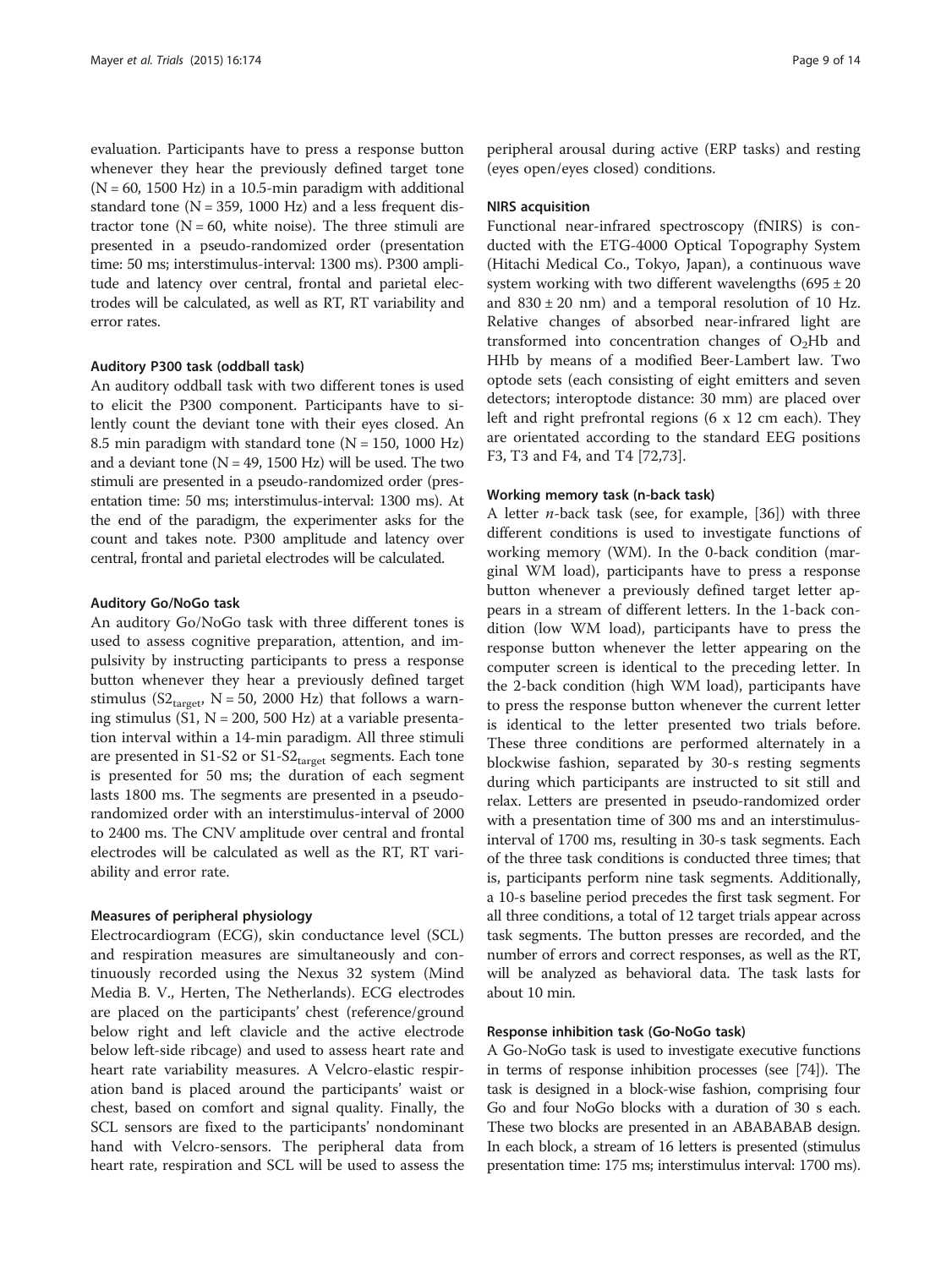Participants are instructed to respond with their dominant hand via button press to each letter, but to withhold their response when the letter 'N' is presented. While in the Go blocks no 'Ns' are shown, 50% of the letters in the NoGo blocks are 'Ns'. RTs and errors are recorded, whereupon the latter are classified into commission errors (false alarms) and omission errors (missing reactions). The task lasts for about 8 min.

# Verbal fluency task

A verbal fluency task is used to investigate executive functions. In the phonological condition (letters), participants have to name as many nouns as possible that come to their mind with a previously defined first letter for 30 s. In the semantic condition (category), participants have to name as many nouns as possible that come to their mind out of a previously defined category for 30 s. In the control condition (weekdays), participants have to name the weekdays for 30 s. These three conditions are performed alternately in a blockwise fashion, separated by 30-s resting segments during which participants are instructed to sit still and relax. Each of the three task conditions is conducted three times; that is, participants perform nine task segments. Additionally, a 10-s baseline period precedes the first task segment. The task lasts for about 10 min.

#### Primary and secondary endpoints

As a primary outcome, the changes in core symptoms will be assessed by the ADHS-SB (self-report) and the FEA-AFB as well as WRI (third party evaluation). Variables of secondary outcome will include cognitive factors (that is, attention, intelligence, response inhibition, and working memory) and changes in specific EEG/ERP and NIRS parameters (that is, relative and absolute power and frequency ratios, concentration changes in  $O<sub>2</sub>Hb$ and HHb), as well as achievement of self-regulation.

For the pre- and postevaluation, the independent variable is the treatment (SCP, NIRS, or placebo feedback). In addition, for the comparison of the neurophysiological and cognitive data the health status (healthy and ADHD participants) constitutes another independent variable.

# Risks and side effects

The medical risks of EEG and EMG recordings are few, rare, and quickly remediable. For individuals who have highly sensitive skin, there is the possibility of temporary skin irritation caused by cleaning the scalp with abrasive cleaning gel and the subsequent application of electrode gel to improve the electrical conductivity between the skin and electrode. No electrical current is applied; only electrical output is recorded from the sensors. Additionally, the EEG acquisition and neurofeedback equipment used in this investigation are certified as medical devices (class IIa. EU) for the use with human subjects.

Risks associated with EEG- or EMG-feedback treatment are also few, rare, and quickly remediable. For individuals who are highly sensitive or susceptible, neurofeedback may precipitate a headache (muscle tension induced), hot flash, or mild anxiety (performance induced). Potential problems can be minimized and averted by obtaining an appropriate medical history prior to treatment. Side effects are typically mild, transient, and quickly remediable, allowing participants to continue the treatment.

NIRS is an optical method for examining the oxygen level of cortical tissue. Light from the near-infrared spectrum (700–1000 nm wave length) can penetrate the skull of an adult head and can be absorbed by two chromophores (oxygenated hemoglobin or reduced hemoglobin). As the two types of hemoglobin differ in the amount of light they absorb, concentration changes of both types of hemoglobin in the brain tissue can be derived, and from this, information about the brain activity can be drawn [[31](#page-12-0)]. An advantage of this method, especially for ADHD participants, is its relative insensitivity to movement artifacts. There are no medical risks associated with NIRS recording; whereas for the neurofeedback aspect, sideeffects are expected to be similar to the ones observed for EEG neurofeedback protocols (see above). All measurements will be conducted in the presence of an experienced research assistant.

# **Statistics**

#### Sample-size calculation

The basic problem with determining the number of cases needed is that there are no comparable studies about SCP training in adults and even fewer studies about the influence of the blood flow regulation. For this study, the planned sample size is based on a power calculation of a meta-analysis by Arns et al. [\[75](#page-13-0)] that showed a grand mean effect size of 0.81 for improvements in inattention in children with ADHD by EEG neurofeedback training as compared to passive or semiactive (for example, EMG) placebo trainings. Assuming a pre-defined α of 0.05, a power criterion of at least 80%, and one-sided testing, such an effect size would indicate a required sample size of  $n = 20$  per treatment group.

#### Statistical analysis

# Electroencephalogram, near-infrared spectroscopy, electromyogram and behavioral data

All dependent variables will be tested for effects within and between groups by an analysis of variance (ANOVA) (three groups x four assessment points). For the comparison of pretest-data between ADHD and healthy subjects, t-tests and/or one-way ANOVAs will be applied. If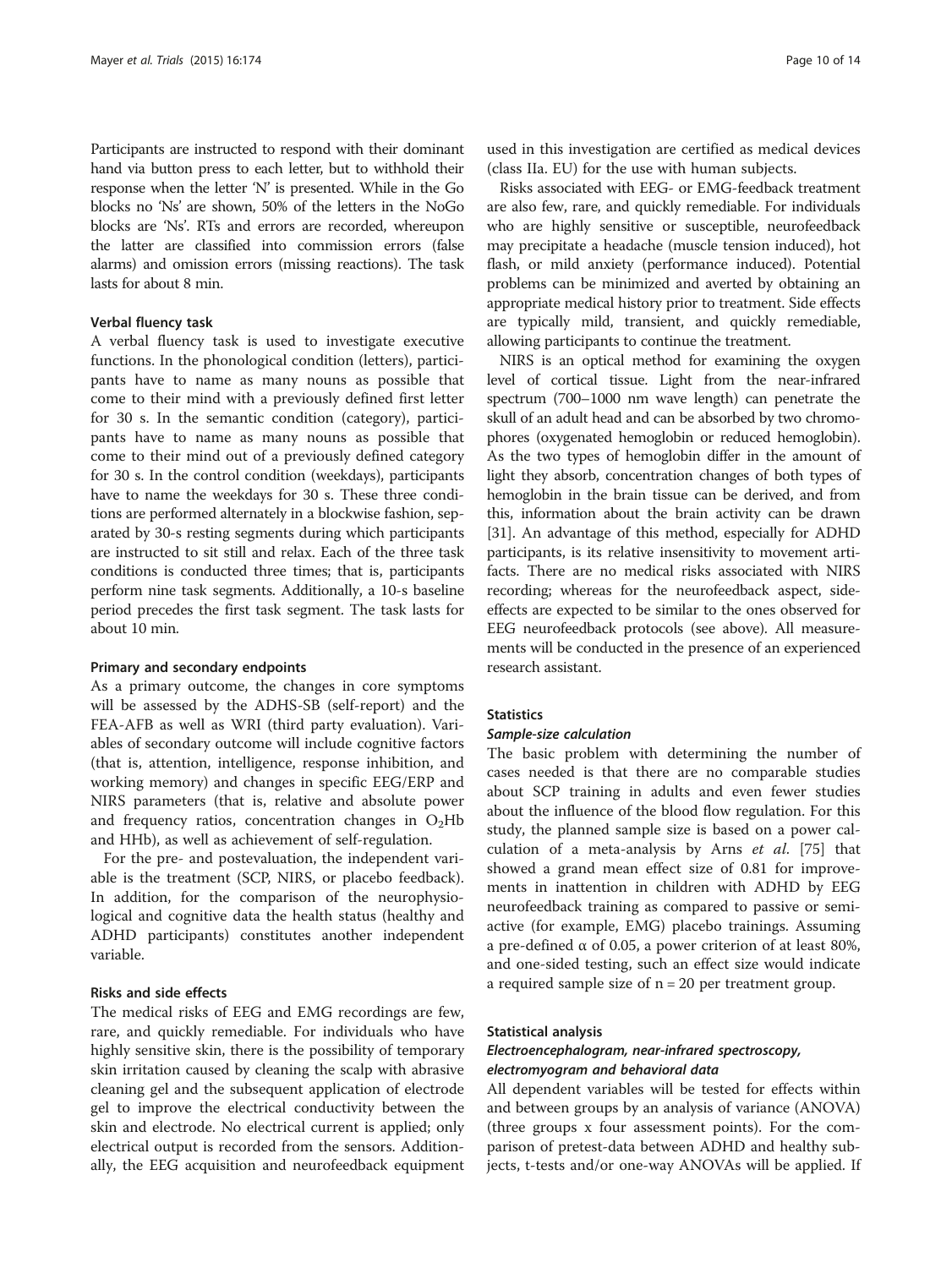normal distribution cannot be assumed, non-parametric tests will be used.

#### Neurophysiological predictors

To investigate neurophysiological predictors of treatment outcome, target parameters of the baseline NIRS, EEG, and peripheral physiology data assessments will be analyzed in all treatment groups (SCP, NIRS, and EMG). Specific to the NIRS assessment parameters, mean taskrelated activation (changes in the concentration of  $O_2Hb$ and HHb) during the baseline assessment will be individually calculated for both the 2-back condition of the working memory (n-back) task and the NoGo condition of the Go-NoGo paradigm. Specific to the EEG assessment parameters, like mean relative theta and relative beta power and theta/beta ratios will be calculated for frontal and central ROIs during eyes open and eyes closed resting state conditions. Additionally, P300 and CNV amplitudes and latencies for these ROIs will be calculated during neuropsychological assessments. The peripheral data from heart rate, respiration, and SCL will be used to assess the peripheral arousal during active (ERP tasks) and resting (eyes open/eyes closed) conditions. These parameters will then be used as independent variables in a regression analysis to predict treatment success (as indicated by changes in psychometric scores in the ADHD symptom scales).

#### Training-data

Session 1 will be discarded because it is assumed that participants still have to habituate to the setting. NIRS, SCP and EMG feedback data will be analyzed to determine:

- 1. If participants in treatment groups are able to learn self-regulation of the trained parameter over the course of treatment and at 6-month follow-up.
- 2. If the difference between activation and deactivation changes throughout treatment.
- 3. Further, the participants will be divided into learners and nonlearners of self-regulation for further analysis.

# Slow cortical potential group

For each participant, mean differences between SCP amplitudes during both tasks (negativity/positivity) will be calculated. The differences between SCP amplitude in activation and deactivation will be analyzed separately over the cause of treatment to assess the acquired selfregulation abilities. This will be analyzed for feedback and transfer conditions.

#### Electromyogram group

Data will be analyzed in the same manner as the SCP data.

#### Near-infrared spectroscopy group

Hemodynamic responses will be quantified for tasks (activation/deactivation/rest), conditions (feedback/transfer) and over the course of treatment. Differences between hemodynamic response amplitudes in activation versus deactivation (as well as rest) trials will be analyzed separately for each assessment point. Changes in the hemodynamic responses for activation and deactivation trials over time (as well as changes in the difference of activation versus deactivation trials) will be analyzed and computed for both feedback and transfer conditions.

#### **Discussion**

This paper presents the protocol and design of a randomized controlled trial with two types of neurofeedback (SCP and NIRS) and an active control (EMG biofeedback) condition for adults with ADHD. This is the first study to systematically investigate neurofeedback in adults with ADHD. It is also the first study to compare SCP and NIRS feedback to an active control condition on the one hand and to investigate this in an adult ADHD population on the other hand.

If one or both feedback types are superior to the control condition, a first step will be made towards a new acknowledged treatment option for adult ADHD.

This is not the "gold standard" design for treatment studies, which is a placebo-controlled randomized double blind design [[76](#page-13-0)]. The problems with this approach are widely discussed elsewhere [\[77,78](#page-13-0)]. Therefore, to allow for all therapeutic aspects of neurofeedback therapy to come into effect, such as a good patient-therapist relationship, psychoeducation, and strengthening of self-efficacy expectations, we decided to use an active control condition that was used in other studies before. The study design was based on a study protocol of a multicenter treatment study with ADHD children [\[57\]](#page-12-0). The use of EMG feedback as an active control condition is based on the rationale that EMG feedback is not an "empty" treatment, but will induce identical nonspecific (placebo) effects that will help to differentiate between specific effects of the neurofeedback and nonspecific effects from the above-mentioned aspects.

#### Possible limitations

As this study is being conducted with adults, we did not implement transfer exercises from the study on children [[57\]](#page-12-0) in which the children performed homework in combination with transfer trials in the lab. We also did not include a token system in which good cooperation was rewarded with stickers that the children were able to exchange for little presents or coupons. Whether this motivational aspect should have been implemented, remains open.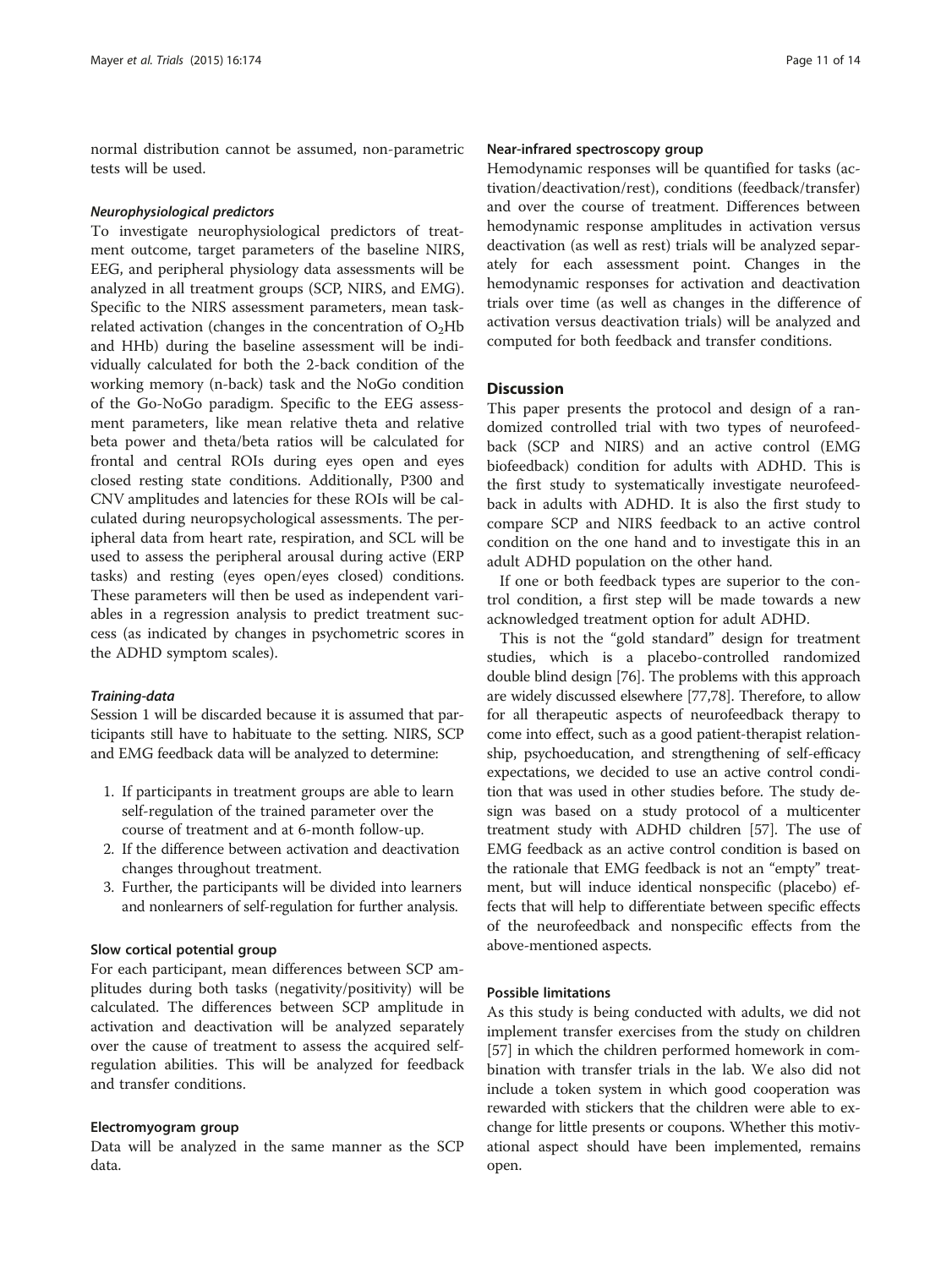<span id="page-11-0"></span>The results of this study are important in several aspects. First, there is a need for more research in the field of adult ADHD and especially in the field of neurofeedback treatment for adult participants with ADHD. ADHD changes its characteristics with maturation, and therefore, findings from a childhood population have only a limited impact on adult ADHD research. Second, NIRS feedback is a new and potentially more timeefficient type of self-regulation therapy. To date, an investigation and comparison of SCP and NIRS feedback training to an active control has not been conducted; therefore, we hope to gain valuable insights in effects and differences of these types of treatment for ADHD in adults.

# Trial status

The trial is ongoing.

#### Abbreviations

ADHD: Attention-deficit hyperactivity disorder; ADHD-SB: ADHS Selbstbeurteilungsskala; ANOVA: Analysis of variance; BDI-II: Beck's depression inventory; BSL-23: Borderline symptom list; BOLD: Blood-oxygen-level dependent; CFT 20-R: Culture fair test-20 revised; CNV: Contingent negative variation; DLPFC: Dorsolateral prefrontal cortex; d2-R: Test of attention; ECG: Electrocardiogram; EEG: Electroencephalogram; EHI: Edinburgh handedness inventory; EMG: Electromyogram; ERP: Event-related potential; FEA-FFB and FEA-AFB: Fragebogen zur Erfassung von ADHS im Erwachsenenalter, frühere/ aktuelle Probleme - Fremdbeurteilung (German ADHD third-party rating scale); fMRI: Functional magnetic resonance imaging; FERT: Fragebogen zur Erfassung relevanter Therapiebedingungen (German Therapy Effect Rating Scale); fNIRS: Functional near-infrared spectroscopy; HHb: Deoxygenated hemoglobin; NIRS: Near-infrared spectroscopy; O2Hb: Oxygenated hemoglobin; PANAS: Positive affect negative affect schedule; PFC: Prefrontal cortex; PPI: Psychopathic personality inventory; RT: Reaction time; Q: Questionnaire; ROI: Region of interest; SCID: Structured clinical interview for DSM-IV disorders; SCL: Skin conductance level; SCP: Slow cortical potential; STAI: State-trait anxiety inventory; WRI: Wender-reimherr interview; WURS-K: Wender utah rating scale.

#### Competing interests

The authors declare the following competing interests: KM was paid for giving workshops with Akademie König und Müller and for travel costs for talks by the German Society for Biofeedback and neuroConn GmbH. SW started working for SenseLabs in 2014. AJF and AEC do not have any competing interests. US was paid for traveling and/or public speaking by Novartis, Medice, neuroConn GmbH, the German Society for Biofeedback and Akademie König und Müller.

#### Authors' contributions

KM participated in the design of the study, assesses and trains participants and drafted the manuscript. SW participated in the design of the study, assessed and trained participants and helped to draft the manuscript. AJF participated in the design of the study and contributed to the manuscript. ACE and US contributed equally to the manuscript. They conceived the study, participated in its design and coordination, and helped to draft the manuscript. All authors read and approved the final manuscript.

#### Authors' information

KM is a postdoctoral researcher at the Institute for Medical Psychology and Behavioral Neurobiology at the University of Tübingen, in the area of neurofeedback and adult ADHD.

SW worked at the University of Tübingen during her doctoral thesis. Now she is a research and data scientist for SenseLabs with 10 years of experience in psycho/neurophysiological assessment, bio/neuro feedback training, and psychophysiology signal processing.

AJF is a physician, board-certified for Psychiatry, Psychotherapy and Neurology, and full Professor and Director of the Department of Psychiatry and Psychotherapy at the University of Tübingen.

AE is a postdoctoral researcher at the Department of Psychiatry and Psychotherapy at the University of Tübingen, with a focus on adult ADHD and neuroimaging.

US is a PhD and Assistant professor at the Institute of Medical Psychology and Behavioral Neurobiology at the University of Tübingen with main research interests in behavioral medicine for Parkinson's disease, Epilepsy and ADHD.

#### Acknowledgements

We thank Lena Ernst for her help in designing the study protocol. We acknowledge the support by Deutsche Forschungsgemeinschaft and Open Access Publishing Fund of Tuebingen University.

#### Author details

<sup>1</sup>Institute for Medical Psychology and Behavioral Neurobiology, University of Tübingen, Silcherstrasse 5, 72076 Tübingen, Germany. <sup>2</sup>Sense Labs, Mesa, AZ 1918 N. Higley Rd, 85205 Mesa, AZ, USA. <sup>3</sup>Department for Psychiatry and Psychotherapy, University of Tübingen, Osianderstr. 24, 72076 Tübingen, Germany. <sup>4</sup> LEAD Graduate School, University of Tübingen, 72074 Tübingen, Germany. <sup>5</sup>CIN Excellence Cluster, University of Tübingen, 72076 Tübingen, Germany.

#### Received: 18 December 2014 Accepted: 26 March 2015 Published online: 18 April 2015

#### References

- Barbaresi W, Katusic S, Colligan R. How common is attention-deficit/ hyperactivity disorder? Towards resolution of the controversy: results from a population-based study. Acta Paediatr Suppl. 2004;93:55–9.
- 2. Goodman DW, Thase ME. Recognizing ADHD in adults with comorbid mood disorders: implications for identification and management. Postgrad Med. 2009;121:20–30.
- Adler L, Spencer T, Stein M, Newcom J. Best practices in adult ADHD: epidemiology, impairments and differential diagnosis. CNS Spectr. 2008;13:4–5.
- 4. Rostain AL. Attention-deficit/hyperactivity disorder in adults: evidence-based recommendations for management. Postgrad Med. 2008;120:27–38.
- 5. Sobanski E. Psychiatric comorbidity in adults with attention-deficit/hyperactivity disorder (ADHD). Eur Arch Psychiatry Clin Neurosci. 2006;256:26–31.
- Smith A, Mick E, Faraone S. Advances in genetic studies of attention-deficit/ hyperactivity disorder. Curr Psychiatry Reports. 2009;11:143–8.
- 7. Swanson JM, Kinsbourne M, Nigg J, Lanphear B, Stefanatos GA, Volkow N, et al. Etiologic subtypes of attention-deficit/hyperactivity disorder: brain imaging, molecular genetic and environmental factors and the dopamine hypothesis. Neuropsychol Rev. 2007;17:39–59.
- 8. Dresler T, Ehlis A-C, Heinzel S, Renner TJ, Reif A, Baehne CG, et al. Dopamine transporter (SLC6A3) genotype impacts neurophysiological correlates of cognitive response control in an adult sample of patients with ADHD. Neuropsychopharmacology. 2010;35:2193–202.
- 9. Hesslinger B, TebartzvanElst L, Thiel T, Haegele K, Hennig J, Ebert D. Frontoorbital volume reductions in adult patients with attention deficit hyperactivity disorder: Frontoorbital volume reductions in adult patients with attention deficit hyperactivity disorder. Neurosci Lett. 2002;328:319–21.
- 10. Seidman LJ, Valera EM, Makris N, Monuteaux MC, Boriel DL, Kelkar K, et al. Dorsolateral prefrontal and anterior cingulate cortex volumetric abnormalities in adults with attention-deficit/hyperactivity disorder identified by magnetic resonance imaging. Biol Psychiatry. 2006;60:1071–80.
- 11. Makris N, Liang L, Biederman J, Valera EM, Brown AB, Petty C, et al. Toward defining the neural substrates of ADHD: a controlled structural mri study in medication-naive adults. J Atten Disord. 2013: 1–10.
- 12. Makris N, Biederman J, Monuteaux MC, Seidman L. Towards conceptualizing a neural systems-based anatomy of attention-deficit/hyperactivity disorder. Dev Neurosci. 2009;31:36–49.
- 13. Bresnahan S, Anderson J, Barry R. Age-related changes in quantitative EEG in attention-deficit/hyperactivity disorder. Biol Psychiatry. 1999;46:1690–7.
- 14. Bresnahan SM, Barry RJ. Specificity of quantitative EEG analysis in adults with attention deficit hyperactivity disorder. Psychiatry Res. 2002;112:133–44.
- 15. Koehler S, Lauer P, Schreppel T, Jacob C, Heine M, Boreatti-Hümmer A, et al. Increased EEG power density in alpha and theta bands in adult ADHD patients. J Neural Transm. 2009;116:97–104.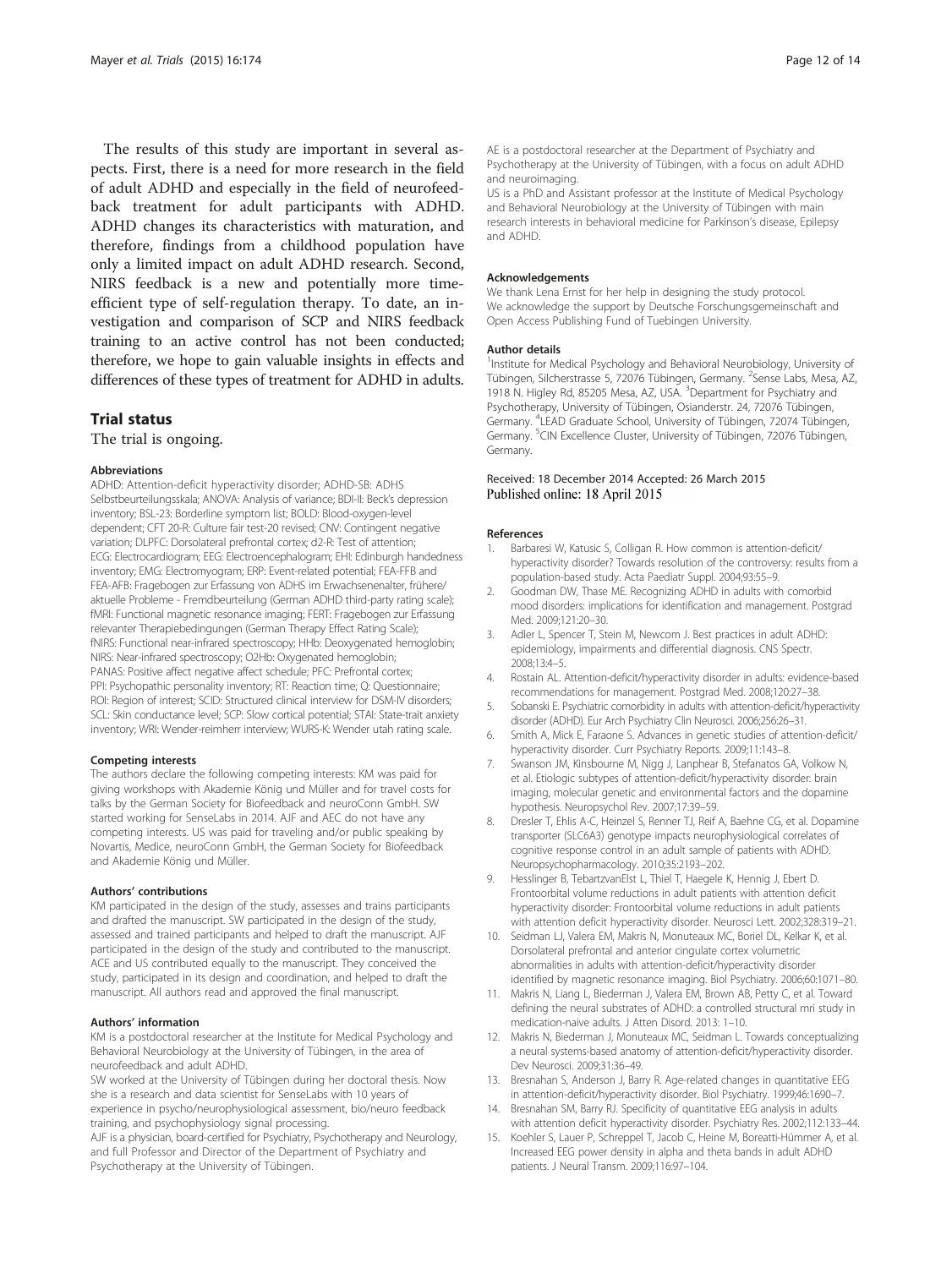- <span id="page-12-0"></span>16. White J. Comparison of QEEG reference databases in basic signal analysis and in the evaluation of adult ADHD. J Neurother. 2003;7:123–69.
- 17. Clarke AR, Barry RJ, Heaven PCL, McCarthy R, Selikowitz M, Byrne MK. EEG in adults with attention-deficit/hyperactivity disorder. Int J Psychophysiol. 2008;70:176–83.
- 18. Arns M, Conners CK, Kraemer HC. A decade of EEG theta/beta ratio research in ADHD: a meta-analysis. J Atten Disord. 2013;17:374–83.
- 19. Prox V, Dietrich DE, Zhang Y, Emrich HM, Ohlmeier MD. Attentional processing in adults with ADHD as reflected by event-related potentials. Neurosci Lett. 2007;419:236–41.
- 20. Kim S, Liu Z, Glizer D, Tannock R, Woltering S. Adult ADHD and working memory: neural evidence of impaired encoding. Clin Neurophysiol. 2014;125:1596–603.
- 21. Barry RJ, Clarke AR, McCarthy R, Selikowitz M, Brown CR, Heaven PCL. Eventrelated potentials in adults with attention-deficit / hyperactivity disorder : an investigation using an inter-modal auditory / visual oddball task. Int J Psychophysiol. 2009;71:124–31.
- 22. Fallgatter A, Ehlis A, Rösler M. Diminished prefrontal brain function in adults with psychopathology in childhood related to attention deficit hyperactivity disorder. Psychiatry Res. 2005;138:157–69.
- 23. Herrmann M, Mader K, Schreppel T, Jacob C, Heine M, Boreatti-Hümmer A. Neural correlates of performance monitoring in adult patients with attention deficit hyperactivity disorder (ADHD). World J Biol Psychiatry. 2010;11:457–64.
- 24. Rockstroh B, Elbert T, Lutzenberger W, Birbaumer N. Biofeedback: evaluation and therapy in children with attentional dysfunctions. In: Rothenberger A, editor. Brain and behavior in child psychiatry. Berlin: Springer; 1990. p. 345–55.
- 25. Castellanos FX, Tannock R. Neuroscience of attention-deficit/hyperactivity disorder: the search for endophenotypes. Nat Rev Neurosci. 2002;3:617–28.
- 26. Doyle AE, Faraone SV, Seidman LJ, Willcutt EG, Nigg JT, Waldman ID, et al. Are endophenotypes based on measures of executive functions useful for molecular genetic studies of ADHD? J Child Psychol Psychiatry. 2005;46:774–803.
- 27. Sonuga-Barke EJS. Psychological heterogeneity in AD/HD–a dual pathway model of behaviour and cognition. Behav Brain Res. 2002;130:29–36.
- 28. Lambek R, Tannock R, Dalsgaard S, Trillingsgaard A, Damm D, Thomsen P. Validating neuropsychological subtypes of ADHD: how do children with and without an executive function deficit differ? J Child Psychol Psychiatry. 2010;51:895–904.
- 29. Dalen L, Sonuga-Barke EJS, Hall M, Remington B. Inhibitory deficits, delay aversion and preschool AD/HD: implications for the dual pathway model. Neural Plast. 2004;11:1–11.
- 30. Goos LM, Crosbie J, Payne S, Schachar R. Validation and extension of the endophenotype model in ADHD patterns of inheritance in a family study of inhibitory control. Am J Psychiatry. 2009;166:711–7.
- 31. Obrig H, Neufang M, Wenzel R, Kohl M, Steinbrink J, Einhäupl K, et al. Spontaneous low frequency oscillations of cerebral hemodynamics and metabolism in human adults. Neuroimage. 2000;12:623–39.
- 32. Obrig H. NIRS in clinical neurology a "promising" tool? Neuroimage. 2014;85:535–46.
- 33. Ehlis A-C, Schneider S, Dresler T, Fallgatter AJ. Application of functional near-infrared spectroscopy in psychiatry. Neuroimage. 2014;85:478–88.
- 34. Huppert TJ, Hoge RD, Diamond SG, Franceschini MA, Boas DA. A temporal comparison of BOLD, ASL, and NIRS hemodynamic responses to motor stimuli in adult humans. Neuroimage. 2006;29:368–82.
- 35. Heinzel S, Haeussinger FB, Hahn T, Ehlis A-C, Plichta MM, Fallgatter AJ. Variability of (functional) hemodynamics as measured with simultaneous fNIRS and fMRI during intertemporal choice. Neuroimage. 2013;71:125–34.
- 36. Ehlis A, Baehne C, Jacob C, Herrmann M, Fallgatter A. Reduced lateral prefrontal activation in adult patients with attention-deficit/hyperactivity disorder (ADHD) during a working memory task: a functional near-infrared spectroscopy (fNIRS) study. J Psychiatr Res. 2008;42:1060–7.
- 37. Schecklmann M, Ehlis AC, Plichta MM, Romanos J, Heine M, Boreatti-Hümmer A, et al. Diminished prefrontal oxygenation with normal and above-average verbal fluency performance in adult ADHD. J Psychiatr Res. 2008;43:98–106.
- 38. Helps S, Broyd S, James C, Karl A, Chen W, Sonuga-Barke EJS. Altered spontaneous low frequency brain activity in attention deficit/hyperactivity disorder. Brain Res. 2010;1:1829–41.
- 39. Gevensleben H, Holl B, Albrecht B, Schlamp D, Kratz O, Studer P, et al. Distinct EEG effects related to neurofeedback training in children with ADHD: a randomized controlled trial. Int J Psychophysiol. 2009;74:149–57.
- 40. Heinrich H, Gevensleben H, Freisleder FJ, Moll GH, Rothenberger A. Training of slow cortical potentials in attention-deficit/hyperactivity disorder: evidence for positive behavioral and neurophysiological effects. Biol Psychiatry. 2004;55:772–5.
- 41. Strehl U, Leins U, Goth G, Klinger C, Hinterberger T, Birbaumer N. Self-regulation of slow cortical potentials: a new treatment for children with attention-deficit/ hyperactivity disorder. Pediatrics. 2006;118:e1530–40.
- 42. Doehnert M, Brandeis D, Straub M, Steinhausen H-C, Drechsler R. Slow cortical potential neurofeedback in attention deficit hyperactivity disorder: is there neurophysiological evidence for specific effects? J Neural Transm. 2008;115:1445–56.
- 43. Studer P, Kratz O, Gevensleben H, Rothenberger A, Moll GH, Hautzinger M, et al. Slow cortical potential and theta/beta neurofeedback training in adults: effects on attentional processes and motor system excitability. Front Hum Neurosci. 2014;8:555.
- 44. Gani C, Birbaumer N, Strehl U. Long term effects after feedback of slow cortical potentials and of theta-beta-amplitudes in children with attentiondeficit/ hyperactivity disorder (ADHD). Int J Bioelectromagn. 2008;10:209–32.
- 45. Weiskopf N, Veit R, Erb M, Mathiak K, Grodd W, Göbel R. Physiological self-regulation of regional brain activity using real-time functional magnetic resonance imaging (fMRI): methodology and exemplary data. Neuroimage. 2003;19:577–86.
- 46. Rota G, Sitaram R, Veit R, Erb M, Weiskopf N, Dogil G, et al. Self-regulation of regional cortical activity using real-time fmri: the right inferior frontal gyrus and linguistic processing. Hum Brain Mapp. 2009;30:1605–14.
- 47. Stoeckel LE, Garrison KA, Ghosh S, Wighton P, Hanlon CA, Gilman JM, et al. Optimizing real time fMRI neurofeedback for therapeutic discovery and development. Neuroimage Clin. 2014;5:245–55.
- 48. Kanoh S, Murayama YM, Miyamoto KI, Yoshinobu T, Kawashima R. A NIRS-based brain-computer interface system during motor imagery: System development and online feedback training. In: Proceedings of the 31st Annual International Conference of the IEEE Engineering in Medicine and Biology Society: Engineering the Future of Biomedicine, EMBC 2009. 2009. p. 594–7.
- 49. Mihara M, Miyai I, Hattori N, Hatakenaka M, Yagura H, Kawano T, et al. Neurofeedback using real-time near-infrared spectroscopy enhances motor imagery related cortical activation. PLoS One. 2012;7, e32234.
- 50. Ehlis A-C, Pauli P, Herrmann MJ, Plichta MM, Zielasek J, Pfuhlmann B, et al. Hypofrontality in schizophrenic patients and its relevance for the choice of antipsychotic medication: an event-related potential study. World J Biol Psychiatry. 2012;13:188–99.
- 51. Barry RJ, Clarke AR, Johnstone SJ. A review of electrophysiology in attention-deficit/hyperactivity disorder: II, Event-related potentials. Clin Neurophysiol. 2003;114:184–98.
- 52. Arns M, Gunkelman J, Breteler M, Spronk D. EEG Phenotypes predict treatment outcome to stimulants in children with ADHD. J Integr Neurosci. 2008;07:421–38.
- 53. Barry RJ, Clarke AR, Johnstone SJ, Brown CR, Bruggemann JM, van Rijbroek I. Caffeine effects on resting-state arousal in children. Int J Psychophysiol. 2009;73:355–61.
- 54. Lazzaro I, Gordon E, Whitmont S, Meares R, Clarke S. The modulation of late component event related potentials by pre-stimulus EEG theta activity in ADHD. Int J Neurosci. 2001;107:247–64.
- 55. Wangler S, Gevensleben H, Albrecht B, Studer P, Rothenberger A, Moll GH, et al. Neurofeedback in children with ADHD: specific event-related potential findings of a randomized controlled trial. Clin Neurophysiol. 2011;122:942–50.
- 56. Strehl U. Slow cortical potentials neurofeedback. J Neurother. 2009;13:117–26.
- 57. Holtmann M, Pniewski B, Wachtlin D, Wörz S, Strehl U. Neurofeedback in children with attention-deficit/hyperactivity disorder (ADHD) - a controlled multicenter study of a non-pharmacological treatment approach. BMC Pediatr. 2014;14:202.
- 58. Marx A-M, Ehlis A-C, Furdea A, Holtmann M, Banaschewski T, Brandeis D, et al. Near-infrared spectroscopy (NIRS) neurofeedback as a treatment for children with attention deficit hyperactivity disorder (ADHD) - a pilot study. Front Hum Neurosci. 2015;8:1–13.
- 59. Rösler M, Retz-Junginger P, Retz WW, Stieglitz RD. Homburger ADHS Skalen für Erwachsene (HASE). Göttingen: Hogrefe; 2008.
- 60. Hautzinger M, Keller F, Kühner C. BDI-II. Beck Depressions-Inventar Revision. Harcourt Test Services. Pearson Assessment: Frankfurt; 2006.
- 61. Bohus M, Kleindienst N, Limberger MF, Stieglitz RD, Domsalla M, Chapman A, et al. The short version of the Borderline Symptom List (BSL-23): development and initial data on psychometric properties. Psychopathol Karger Pub. 2009;42:32–9.